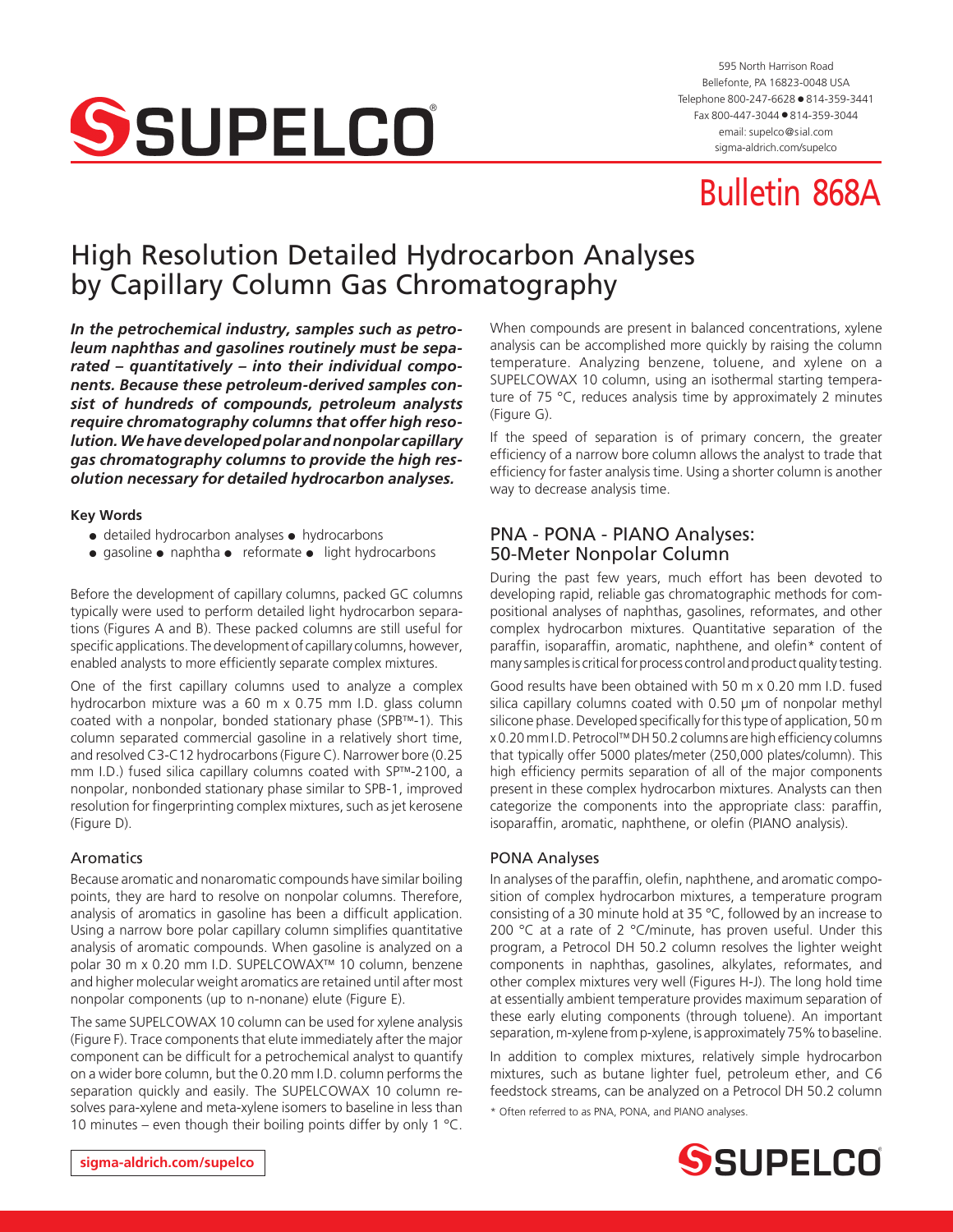under the same conditions. Light components are retained sufficiently well for separation, without the need for a subambient initial temperature.

Alternatively, if the initial hold time is reduced from 30 minutes to 5 minutes, a Petrocol DH 50.2 column can provide much faster separations of the same samples – with virtually the same resolution. This program is very useful when speed of analysis is most important, or when there is less emphasis on the lighter hydrocarbons. The faster program also is more appropriate for samples containing greater proportions of heavier components, such as C8 streams, turpentine, charcoal lighter fluid, and mineral spirits. The maximum operating temperature for Petrocol DH 50.2 columns is 320 °C. Hence, under other temperature programs, they can be used for analyses of lubricating oils and other mixtures containing hydrocarbons through C30 and above.

## Analyses on a 60-Meter Nonpolar Column

The high alkyl content of the SPB-Octyl stationary phase (50% methyl/50% n-octyl polysiloxane), provides a polarity lower than the 100% dimethylsilicone phase, SPB-1. As a result, greater interaction with hydrocarbon-like analytes is possible while, at the same time, polar analytes can interact with the long alkyl chains to induce the phase to behave in a somewhat polar manner. These interactions influence the separation mechanism and bring about some unique separations of importance to petrochemical and environmental analysts which are not possible using the SPB-1 column.

## Gasoline

Figure K shows the analysis of a premium unleaded gasoline on a 60-meter SPB-Octyl column. The elution order of the components is similar to that of methylsilicone phases, but aromatic and other polar compounds exhibit subtle shifts that can be useful in detailed analyses of these complex samples. Two such important separations are shown in Figure L. Benzene/1-methylcyclopentene and toluene/2,3,3-trimethylpentane are two pairs of hydrocarbons that coelute or are only partially resolved by SPB-1. Both pairs are resolved to baseline on the SPB-Octyl column. Because the compounds represent different classes of hydrocarbons, separations of these pairs improves the accuracy of PNA, PONA, and PIANO analyses of gasoline and similar hydrocarbon mixtures.

## Analyses on a 100-Meter Nonpolar Column

The small sample capacity of Petrocol DH 50.2 columns (0.20 mm I.D.) typically requires high split ratios (500:1). To enable petrochemical analysts to use lower split ratios and obtain greater resolution, we developed a longer, wider bore Petrocol column. Providing approximately 400,000 plates, the high efficiency 100 m x 0.25 mm I.D. Petrocol DH column can be used to achieve difficult separations, ranging from resolving light hydrocarbon gases or closely eluting isomers to detailed separations of highly complex mixtures such as petroleum naphthas, reformates, and liquified coal fractions.

## Gasoline

Using an ambient initial column temperature, C3-C12 hydrocarbons in a gasoline are well resolved and easily quantified (Figure M). The 100 m x 0.25 mm I.D. column also can be used in place of a 50 m x 0.20 mm I.D. column for PONA and PIANO analyses of gasolines and other samples.

## Cyclopentane – 2,3-Dimethylbutane

A Petrocol DH column can perform one of the more difficult separations in analyses of complex hydrocarbon mixtures. Separation of cyclopentane from 2,3-dimethylbutane is important when performing a PONA or PIANO analysis. The 100-meter column sufficiently resolves these compounds at 35 °C to permit quantification. Baseline separation is achieved at 25 °C (Figure N).

When used with a moderately subambient initial temperature, a Petrocol DH column provides the more difficult separations of many light hydrocarbon gases, including olefins, diolefins, paraffins, isoparaffins, and acetylenes.

## Isobutylene – 1-Butene

By using an initial temperature of -20 °C, isobutylene and 1-butene can be separated with a 65% return to baseline – enough resolution to allow quantification (Figure O). Propylene and propane are separated to baseline under these conditions.

If a lower initial temperature (-50  $^{\circ}$ C) is used, separation of the C1-C5 hydrocarbons is improved. Ethylene, acetylene, and ethane are resolved to the baseline, and isobutylene and 1-butene are approximately 90% separated (Figure P). Propylene and propane also are resolved to baseline.

## Dicyclopentadiene

Dicyclopentadiene (DCPD), a highly reactive cyclic diolefin dimer, is commonly used in manufacturing petroleum resins and other specialty products. Crude DCPD usually is monitored for breakdown products, because it often is thermally cracked (intentionally or unintentionally) to yield cyclopentadiene (CPD). Because DCPD is thermally unstable, mild analytical conditions and an inert column are essential to prevent sample decomposition during the analysis. In an experiment to monitor the effect of injection port temperature, we analyzed neat DCPD using both mild (130 °C) and severe (250 °C) injection port temperature. With the lower temperature, essentially no CPD monomer was seen (Figure Q). At the higher injection port temperature, DCPD was partially decomposed to the monomer. Thus, the milder conditions are best suited to this analysis. The Petrocol DH column provided excellent resolution of the analogs, decomposition products, and impurities, allowing the sample composition to be accurately determined.

## Olefin (Hexene) Isomerization

Olefin isomerization studies usually require a high resolution capillary column to separate the variety of isomeric starting materials and reaction products. Used with an ambient initial temperature, a Petrocol DH column resolves hexene isomerization products, although the boiling points of some of these compounds differ by only 2 °C (Figure R). 2-Methyl-2-pentene and cis-3-methyl-2-pentene, which differ by only four retention index units, are separated to baseline.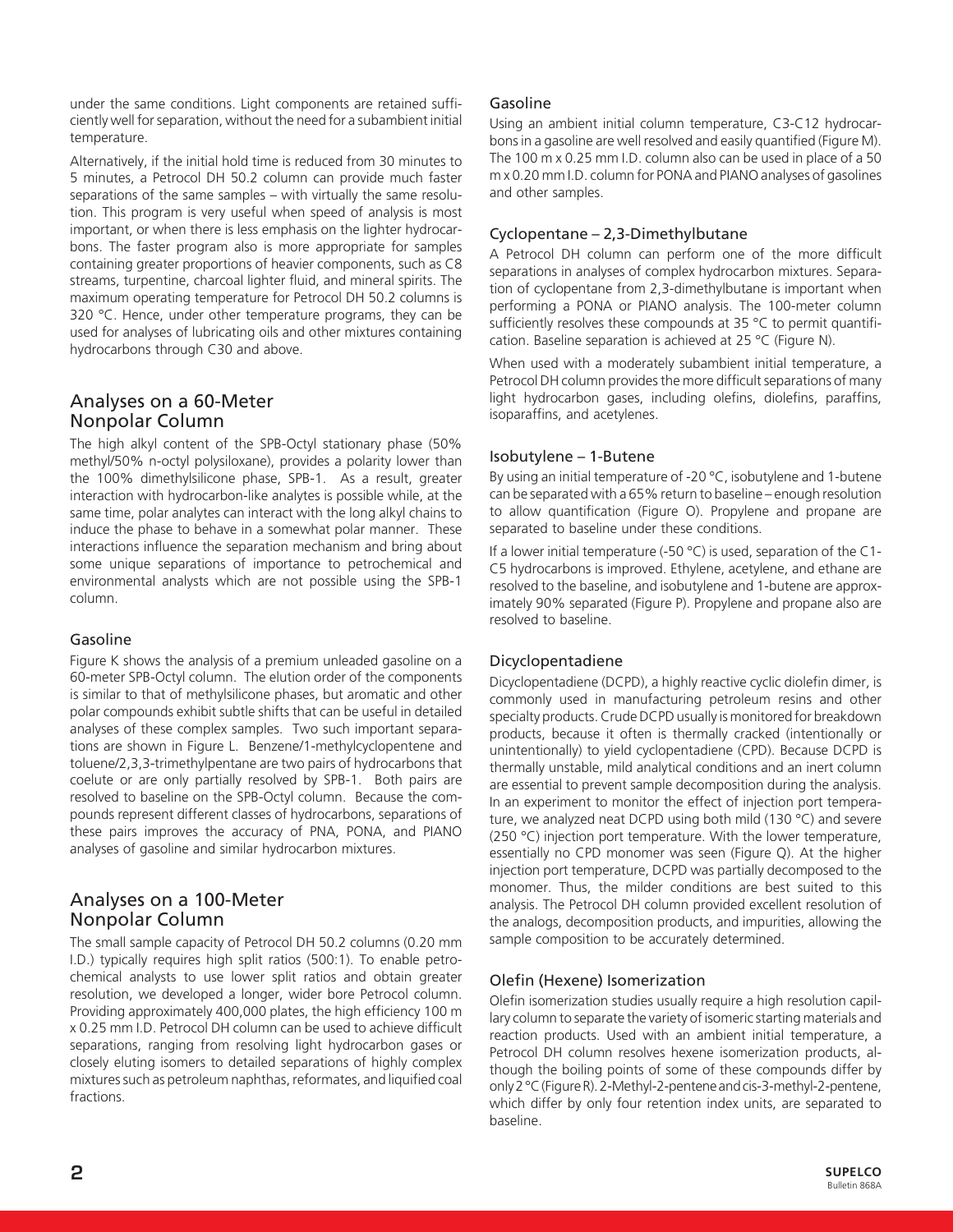#### ENB – VNB Isomers

5-Ethylidene-2-norbornene (ENB) is a cyclic diolefin monomer used in vulcanizing ethylene and propylene terpolymer rubber. ENB typically consists of *cis* and *trans* isomers, and can also contain quantities of the endo and exo forms of 5-vinyl-2-norbornene (VNB). VNB isomers are particularly difficult to separate, usually requiring an exotic stationary phase. A Petrocol DH column easily separates the ENB isomers from each other and from the VNB isomers (Figure S). The VNB isomers are separated with approximately 40% return to baseline – sufficient for reasonably accurate measurements of individual isomer levels.

#### Reformates

Aromatics-rich petroleum fractions, such as reformates, commonly are added to gasoline to boost its octane value. C8-C12 range aromatic fractions are complex, due to the large number of isomers present. In addition, many reformates contain high boiling components, such as dimethylnaphthalenes. Under ambient conditions, a Petrocol DH column partially separates the m-xylene and p-xylene isomers (better than 40% return to baseline) – compounds that boil only 1 °C apart (Figure T). Thus, a Petrocol DH column will ensure reasonably accurate quantification of these isomers, which most nonpolar capillary columns cannot separate at all.

Peaks representing C9-C10 aromatics are well resolved, and many of these compounds can be identified from the retention index data included with each Petrocol DH column. A Petrocol DH column also separates most dimethylnaphthalene isomers. The polynuclear aromatic hydrocarbon region of a reformate sample is highlighted in Figure U, to show the high degree of resolution of these components.

#### MTBE Product

The analysis of methyl tert-butyl ether (MTBE) product, an important performance-enhancing oxygenated additive for gasoline, requires high resolution capillary columns in order to resolve several key impurities that may be found in the product. American Society for Testing and Materials (ASTM) Method D5441 specifies Petrocol columns as capable in providing sufficient resolution of these impurities. Figure V shows the separation of a synthetic MTBE standard containing many of the common impurities found in MTBE product. The 100 m x 0.25 mm I.D. x 0.5 µm Petrocol DH column provides sufficient resolution of trans-2-pentene, tert-butanol, and cis-2-pentene to meet the stringent requirements of the method.

#### Retention Indices

With each Petrocol DH column we include a table of retention indices for more than 400 compounds, obtained by using the 100 meter column under temperature-programmed conditions. The table can be used to help identify unknown compounds in complex samples. To identify an unknown compound, first identify the normal hydrocarbons that bracket the unknown, then calculate the retention index of the unknown and compare the value to those in the table.

## Analyses on a 150-Meter Nonpolar Column

Some petrochemical analyses, especially in the light hydrocarbon range, demand even more separating ability from a capillary column. A 150-meter Petrocol DH 150 column is 50% longer than a Petrocol DH column, and has a film thickness twice as great (1.0 µm), to ensure highly effective separations of light hydrocarbons.

Petrocol DH 150 columns have very high efficiency (typically 550,000 theoretical plates) and a low phase ratio (0.25 mm I.D., 1.0 µm phase film;  $β = 63$ ). These important characteristics enable these columns to separate light hydrocarbons significantly better than shorter columns with thinner phase films.

Highly versatile Petrocol DH 150 columns will separate hydrocarbon mixes ranging from the light hydrocarbon gases to the higher boiling components of gasolines, naphthas, coal liquifaction products, and other samples of comparable boiling range. Most of these analyses can be performed using ambient (25 °C-35 °C) or mildly subambient (0 °C or -20 °C) initial temperatures. The 150-meter column requires a head pressure of approximately 75 psi of helium for optimum linear velocity. The head pressure requirement can be reduced to approximately 50 psi by using hydrogen as the carrier gas.

#### Gasoline

Using an ambient initial temperature, gasoline analyzed on a Petrocol DH 150 column shows near baseline resolution of the light hydrocarbons cyclopentane and 2,3-dimethylbutane, and the heavier m-xylene and p-xylene isomers (Figure W). Under these conditions, separations of the light hydrocarbons through toluene are optimized by using the isothermal hold period. The subsequent temperature program enables analysts to obtain excellent detail for the heavier compounds. Conditions can be varied (e.g., analysis time shortened) to meet specific needs.

#### Xylene Isomers

A Petrocol DH 150 column separates m-xylene and p-xylene nearly to baseline under isothermal conditions (Figure X). This separation usually is difficult to achieve on a nonpolar column, and requires a second analysis on a polar column. The Petrocol DH 150 column saves the time and expense of a second analysis.

#### Gaseous – Liquid Hydrocarbon Separations

A Petrocol DH 150 column is versatile, because it can resolve gaseous hydrocarbons from liquid hydrocarbons. In natural gas, small amounts of C2-C5 hydrocarbons are easily separated from high concentrations of methane – under ambient conditions (Figure Y). The components can be quantified. In liquid petroleum gas analyses, small amounts of propylene are baseline separated from the major (propane) peak.

#### Light n-Paraffins and 1-Olefins

A Petrocol DH 150 column separates C1-C6 paraffins and olefins, including C2 compounds, using an ambient initial temperature. Peaks in Figure Z represent approximately 20-50 ppm of each compound. The ethylene-ethane and propylene-propane pairs are approximately 75% separated and all other compounds are resolved to baseline.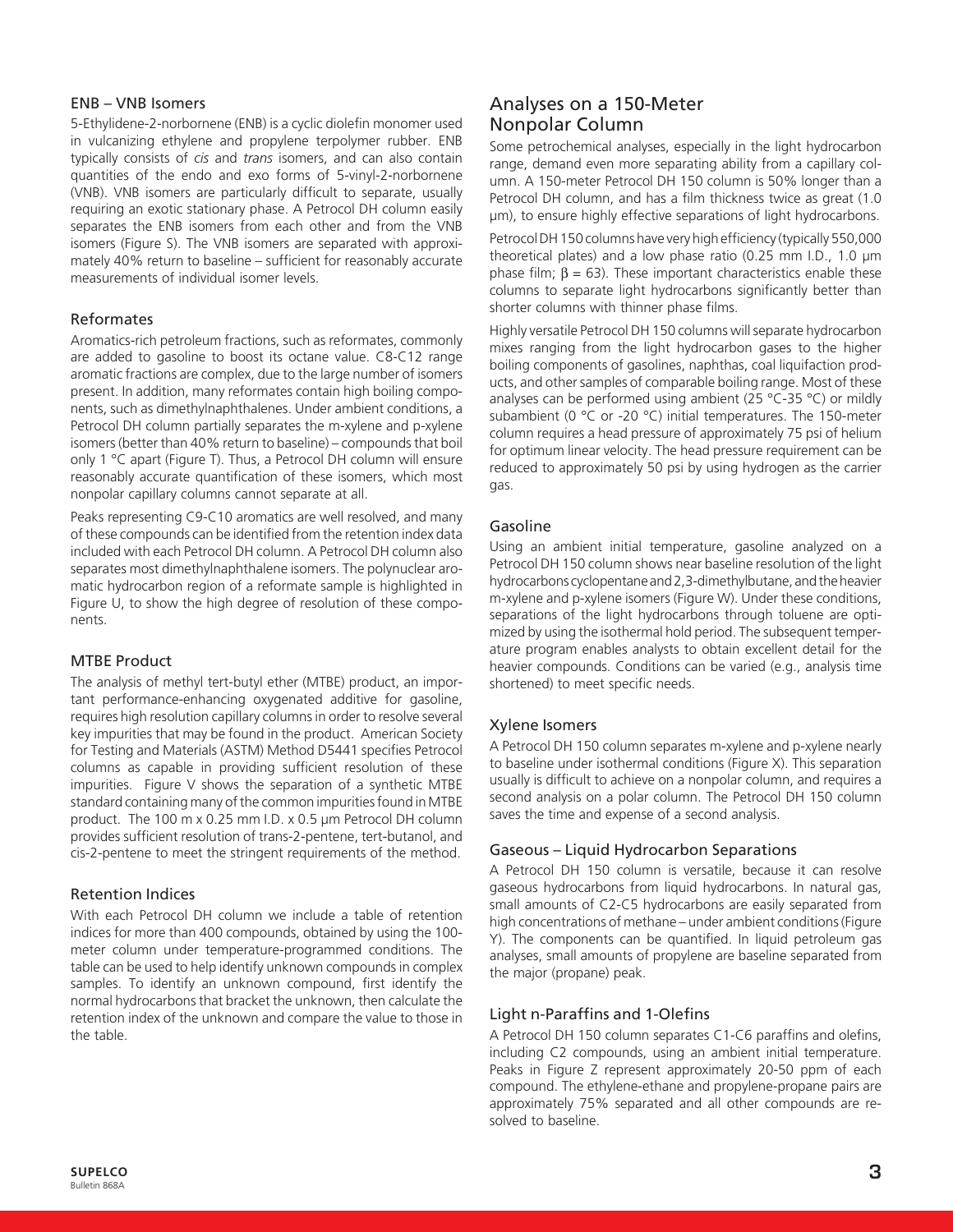## Oxygenated Compounds – C4 Gas Streams

A Petrocol DH 150 column also can separate oxygenated hydrocarbons, including C1 and C2 alcohols, dimethylether, and methyl tertbutylether (MTBE), from the hydrocarbons commonly present in some C4 gas streams. The oxygenates are used as alternative fuels and as performance enhancers when added to other fuels. Used with an ambient, isothermal temperature, the 150-meter column separates ethanol, dimethylether, and MTBE from all other compounds present (Figure AA). Isobutane and methanol are separated to baseline and isobutylene is partially separated from 1-butene. With an initial temperature of  $0 °C$ , the column separates isobutylene and 1-butene almost to baseline.

## Light Hydrocarbons

A Petrocol DH 150 column resolves isobutylene from 1-butene, using moderately subambient initial temperatures – the separation at 0 °C is almost as good as at -20 °C (Figure AB). Propylene and propane are resolved to baseline with initial temperatures as high as 35 °C.

If column temperatures are reduced, the 150-meter column can be used to accomplish many difficult light hydrocarbon separations. With an initial temperature of -50 °C, the column resolves C2 hydrocarbons very well, and separates methylacetylene from propadiene (Figure AC). The peaks in Figure AC represent concentrations of approximately 5 ppm (10 ppm for propadiene). Other difficult separations that can be performed include analyzing ppm levels of acetylene in ethylene streams and separating and quantifying methylacetylene and propadiene in analyses of Mapp® gases.

## Summary

Detailed analyses of complex hydrocarbon mixtures are best performed on high resolution capillary columns. The type of analysis and the degree of resolution required determine the most appropriate column.

Polar, narrow bore SUPELCOWAX 10 columns are well suited for analyses of aromatic compounds in complex matrices and for determining the purity of aromatic samples.

Versatile Petrocol DH series columns are designed and tested specifically for analyses of petroleum and other complex hydrocarbon mixtures. Columns are individually tested, to ensure consistent coating efficiency, column activity levels, and k' values for nonpolar hydrocarbons. Narrow bore Petrocol DH 50.2 columns offer an excellent combination of quality and economy. They are effective for compound class analyses, including PNA, PONA, and PIANO analyses of naphthas, reformates, and gasolines. When greater separating ability or sample capacity are required, use a versatile 100-meter Petrocol DH column to perform the same types of analyses, on samples containing light gases through gasoline range components, with good results. For maximum resolution, especially for light hydrocarbons, a 150-meter Petrocol DH 150 column will separate compounds that otherwise require special conditions or unusual columns.

If you monitor the composition of complex hydrocarbon mixtures, we highly recommend SUPELCOWAX 10 and Petrocol DH series columns.

#### **Figure A. Hydrocarbons on a Carbopack™ C/Picric Acid Packed Column**



#### **Figure B. C2-C6 Saturated and Unsaturated Hydrocarbons**

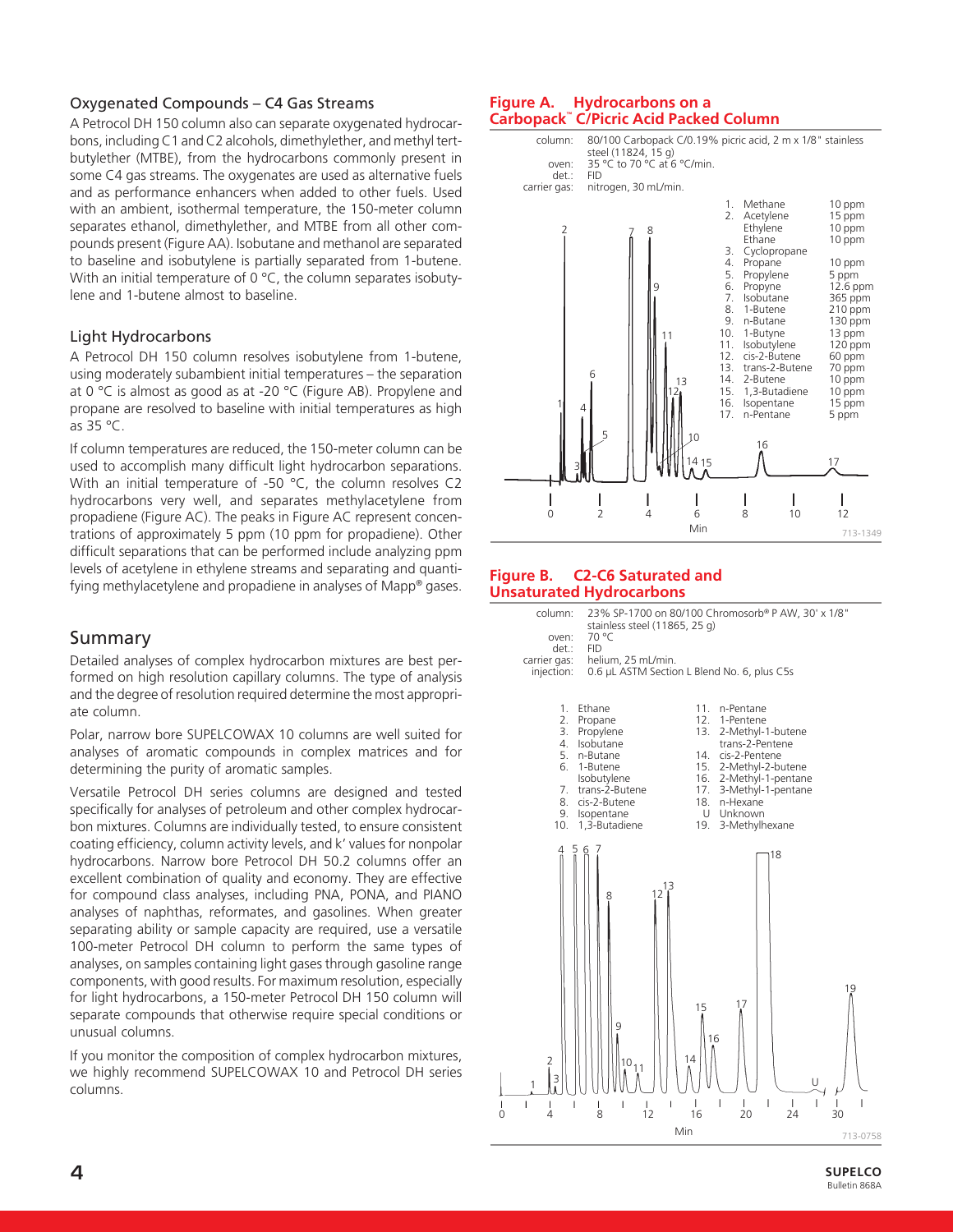

#### **Figure D. Jet Kerosene**

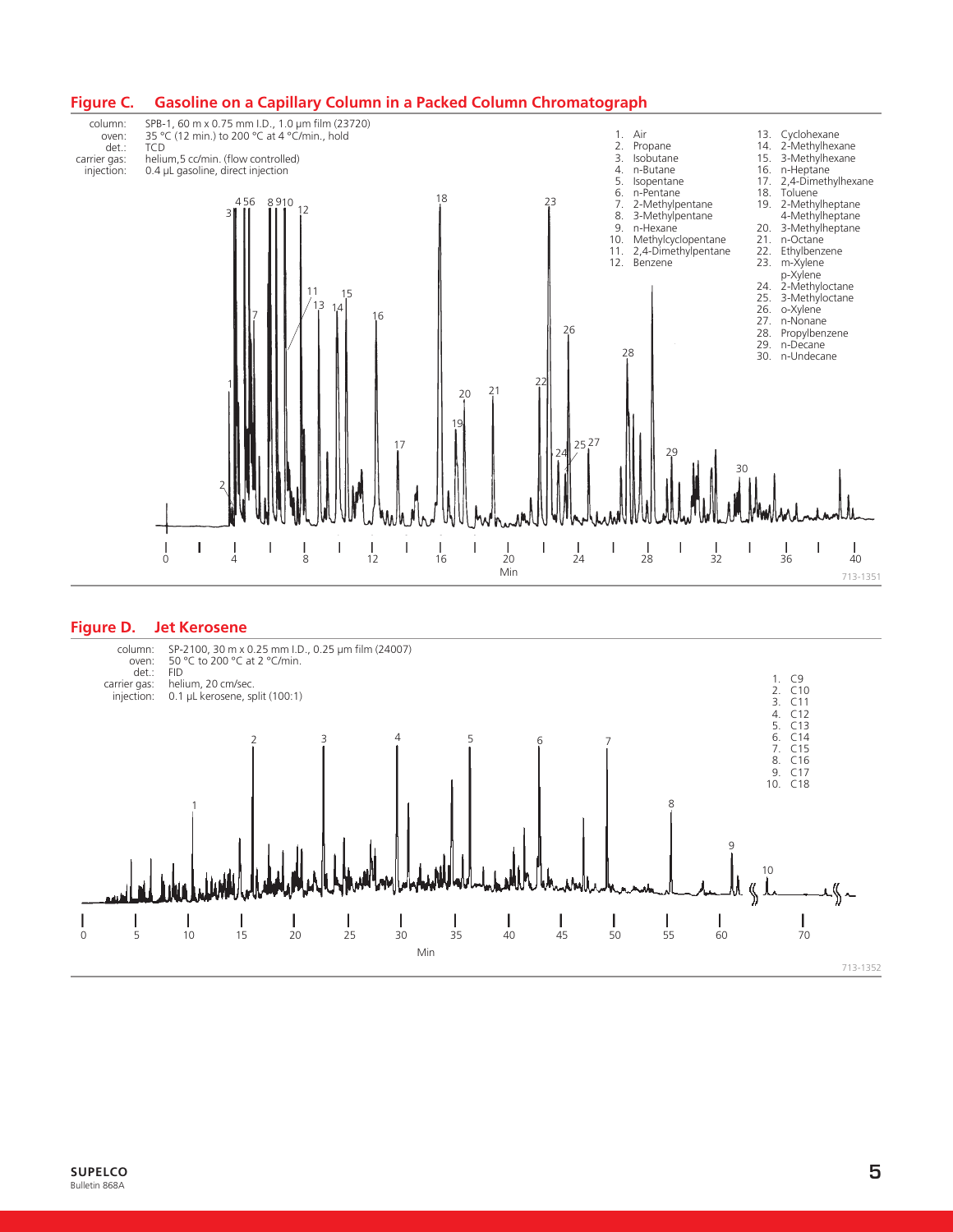

#### **Figure F. Xylene Isomers**

0 4 8 12 Min 1. Ethylbenzene 2. Toluene<br>3. p-Xylene 3. p-Xylene 4. m-Xylene<br>5. o-Xylene 5. o-Xylene 1,2 3 4 5 713-1353 column: SUPELCOWAX 10, 30 m x 0.20 mm I.D., 0.20 µm film (24169)<br>oven: 60 °C 60 °C<br>FID det.:<br>:carrier gas arrier gas: helium, 25 cm/sec.<br>injection: 0.1 µL p-xylene pro 0.1 µL p-xylene product, split (150:1)

#### **Figure G. Xylene Isomers and Other Aromatic Compounds**

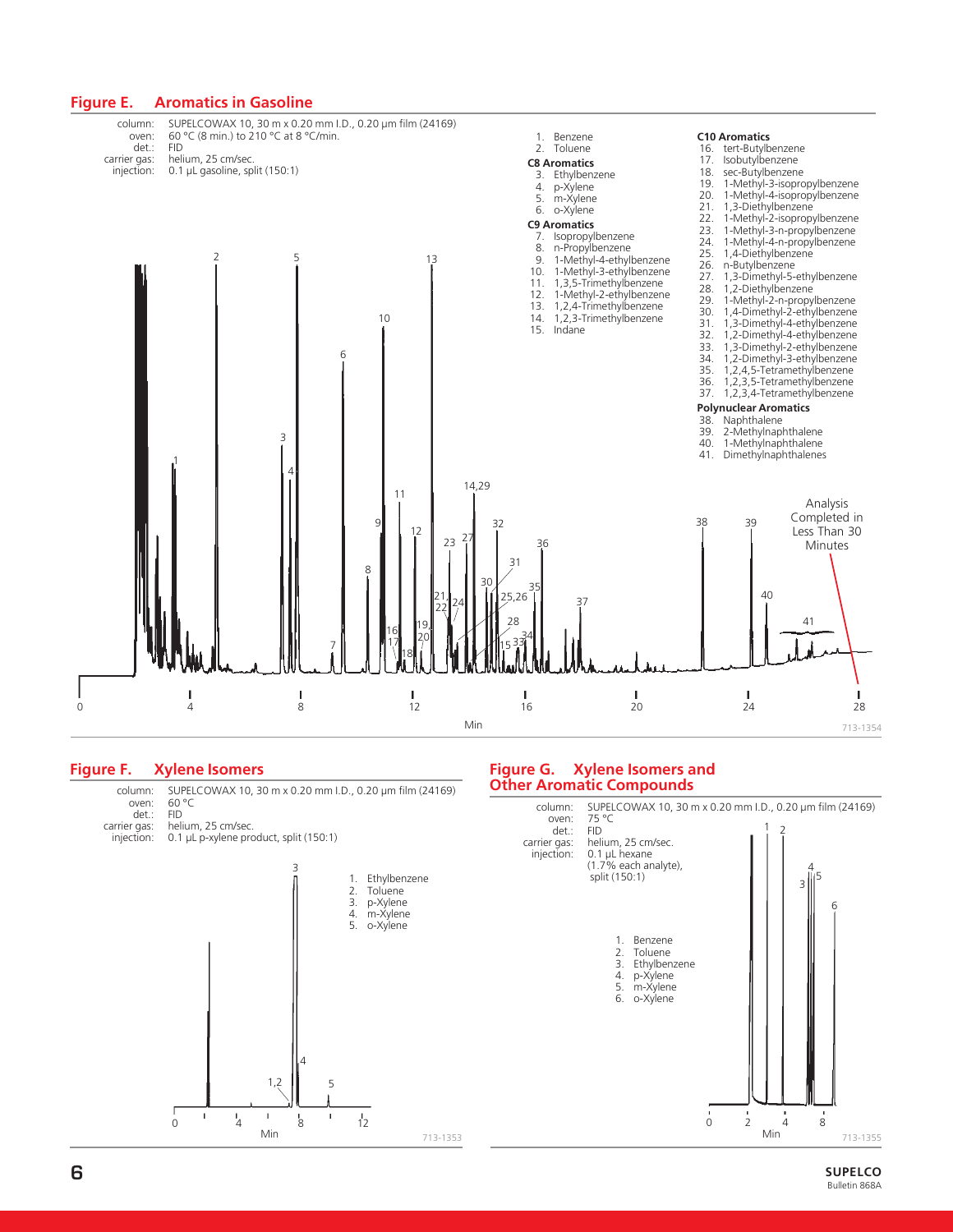

#### **Figure I. Reformate on a Petrocol DH 50.2 Column**



## **Figure H. Gasoline on a 50-Meter Petrocol DH 50.2 Column**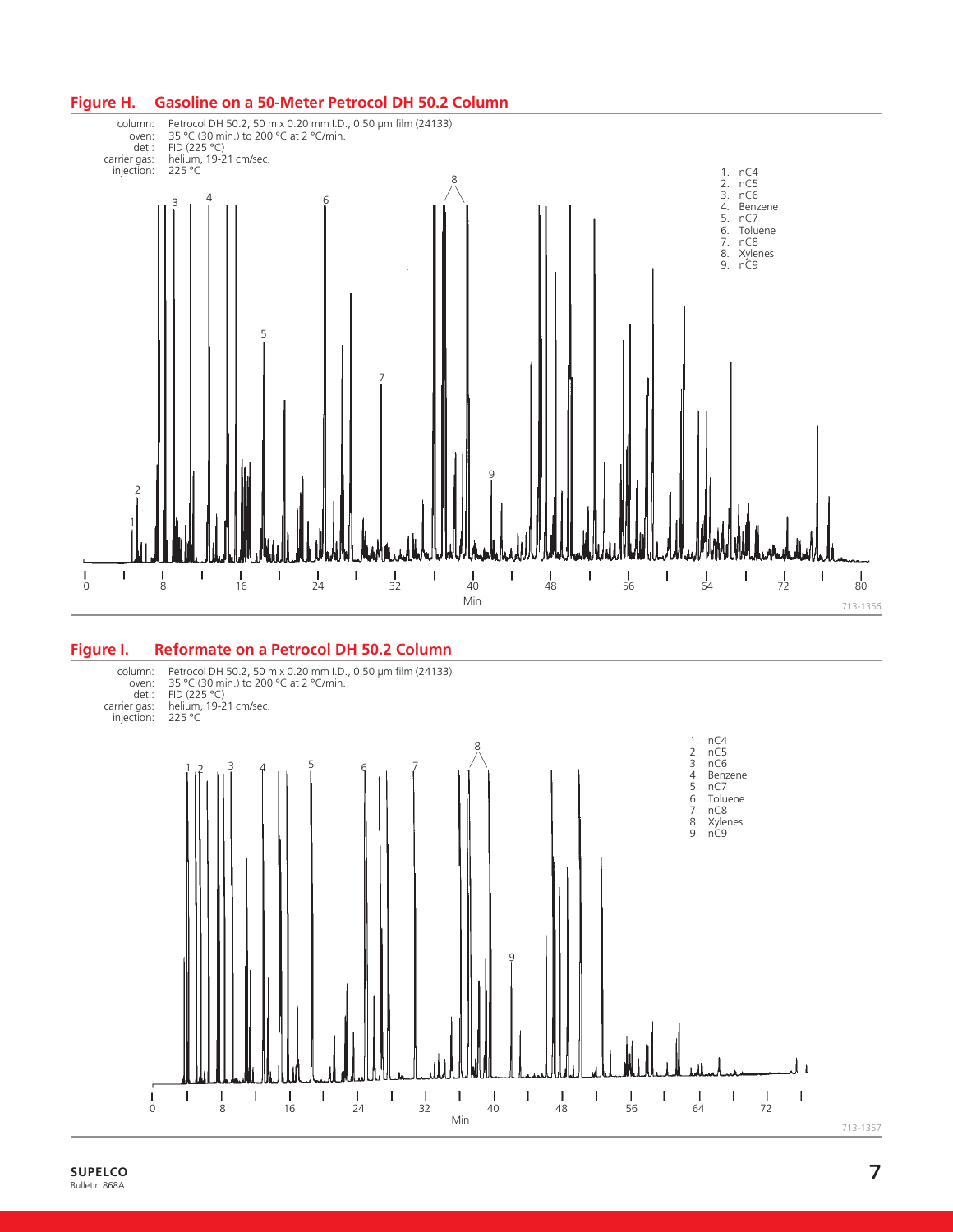#### **Figure J. Detailed Analysis of Naphtha**



#### **Figure K. Premium Unleaded Gasoline**



#### **Figure L. Hydrocarbon Pairs Resolved to Baseline**



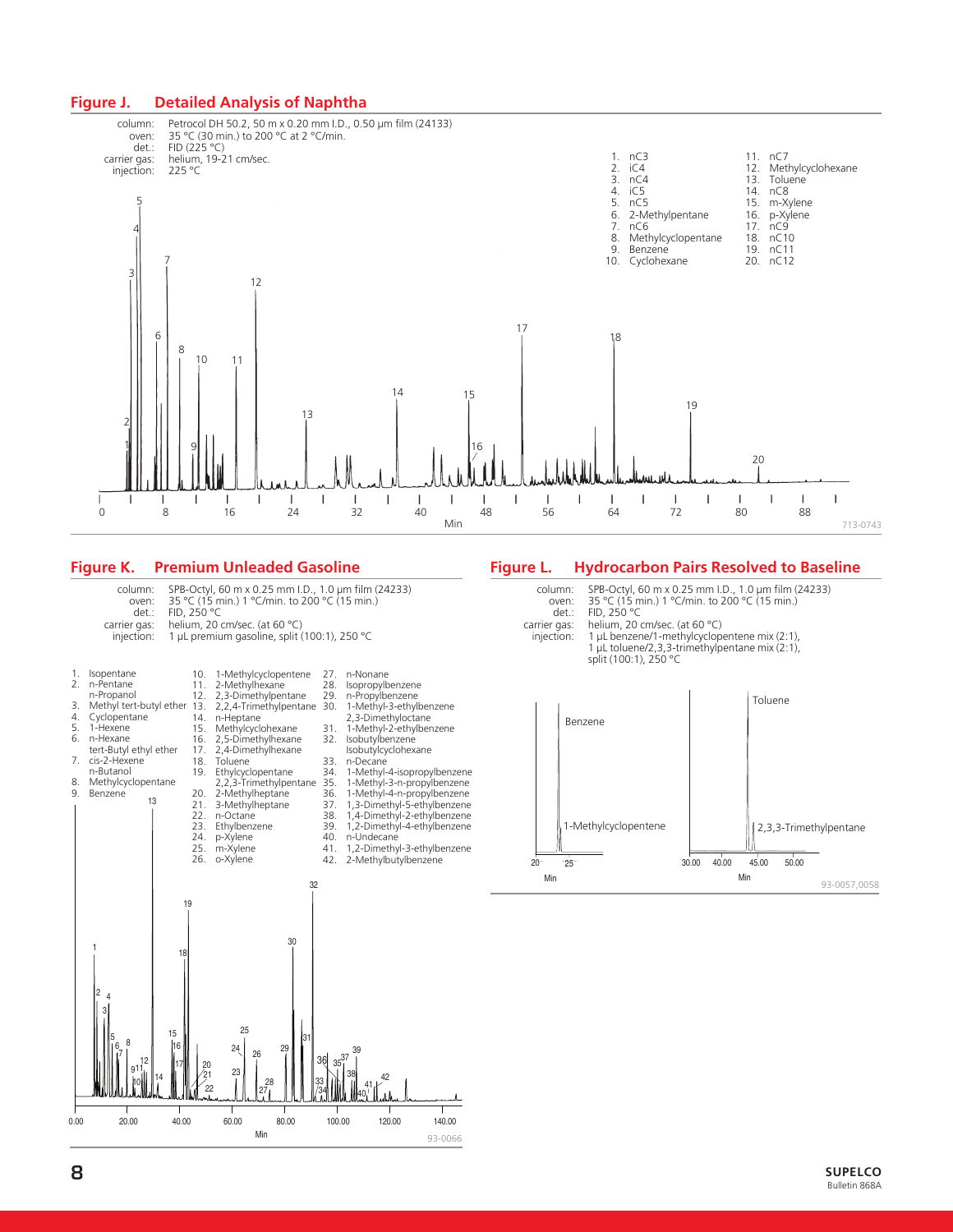

## **Figure M. Components of Premium Unleaded Gasoline**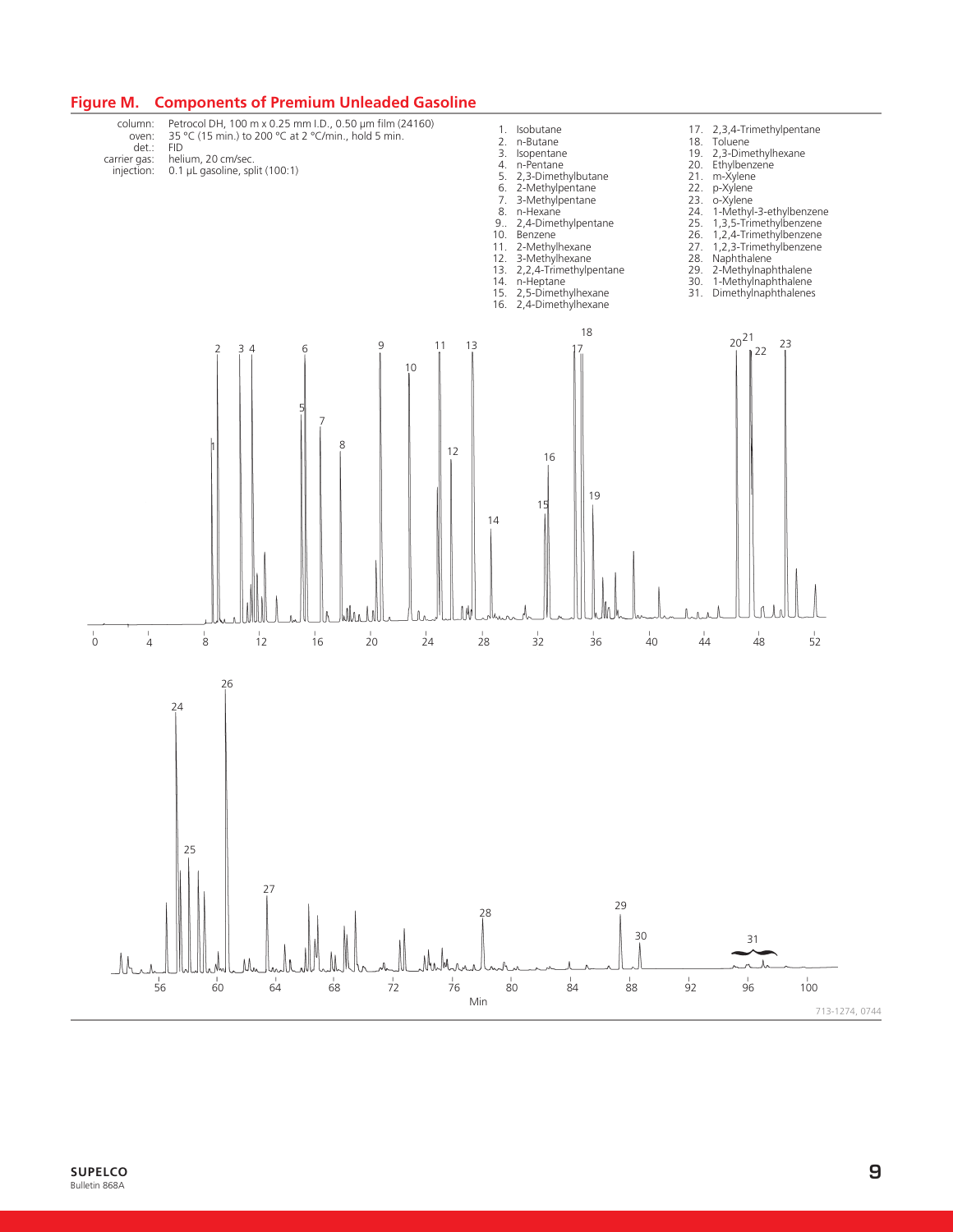#### **Figure N. Cyclopentane and 2,3-Dimethylbutane Resolved**



#### **Figure O. A Difficult Separation – Isobutylene from 1-Butene**



#### **Figure P. C1-C5 Hydrocarbons**



#### **Figure Q. Dicyclopentadiene (DCPD) Monitored for Breakdown Products**

| oven: | column: Petrocol DH, 100 m x 0.25 mm I.D., 0.50 um film (24160)<br>35 °C (15 min.) to 230 °C at 2 °C/min., hold 15 min. |
|-------|-------------------------------------------------------------------------------------------------------------------------|
| det:  | FID.                                                                                                                    |
|       | carrier gas: helium, 20 cm/sec.                                                                                         |
|       | injection: 0.1 µL DCPD, split (100:1)                                                                                   |



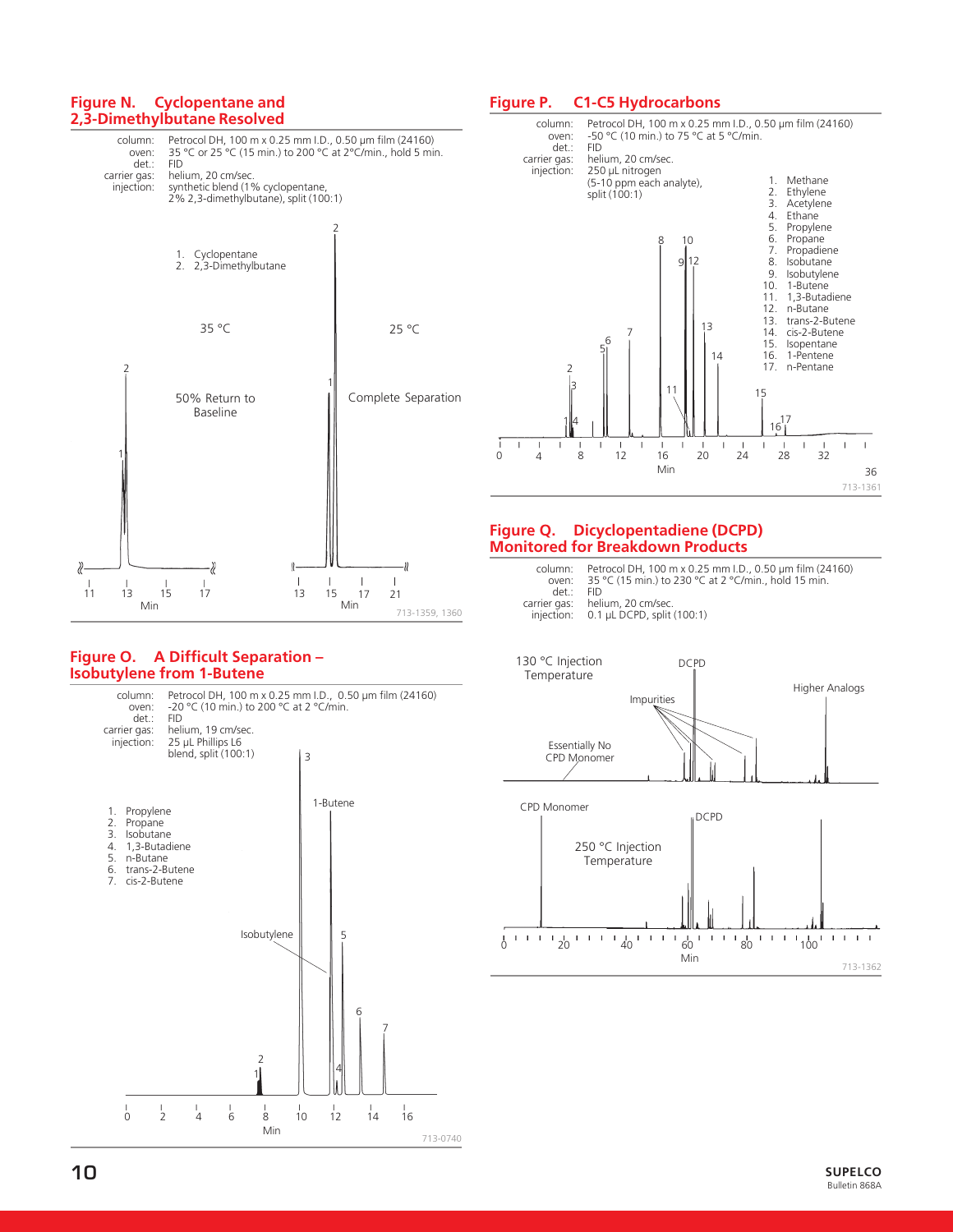



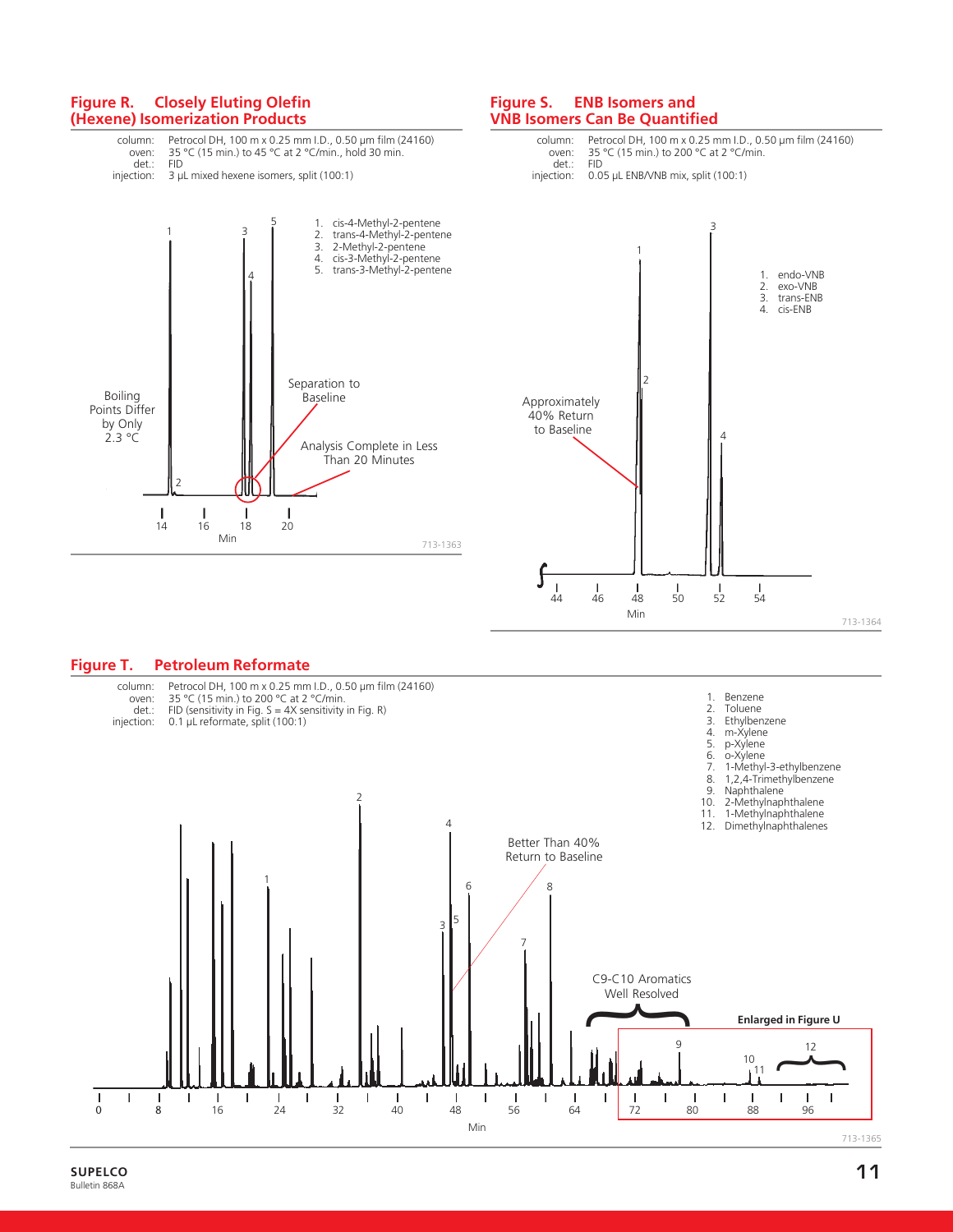#### **Figure U. High Resolution of Polynuclear Aromatic Hydrocarbons in Petroleum Reformate**



#### **Figure V. MTBE Contaminants Standard Resolved**

column: Petrocol DH, 100 m x 0.25 mm I.D., 0.50 µm film (24160) oven: 50 °C (13 min.) to 180 °C at 10 °C/min. det.: FID (310 °C)<br>carrier gas: helium, 20 cr arrier gas: helium, 20 cm/sec.; vent flow 140 mL/min.<br>injection: 1 µL MTBE containing 1% each analyte injection: 1 µL MTBE containing 1% each analyte (MTBE Contaminants Mix A, Cat. No. 4-7942) split (200:1) (250 °C)

- 
- 
- 
- 
- 
- 9. tert-Amyl methyl ether (TAME) 10. 2,4,4-Trimethyl-1-pentene
- 

- 11. 4,4-Dimethyl-2-neopentyl-1-pentene 12. 2,2,4,6,6-Pentamethyl-3-heptene
- 

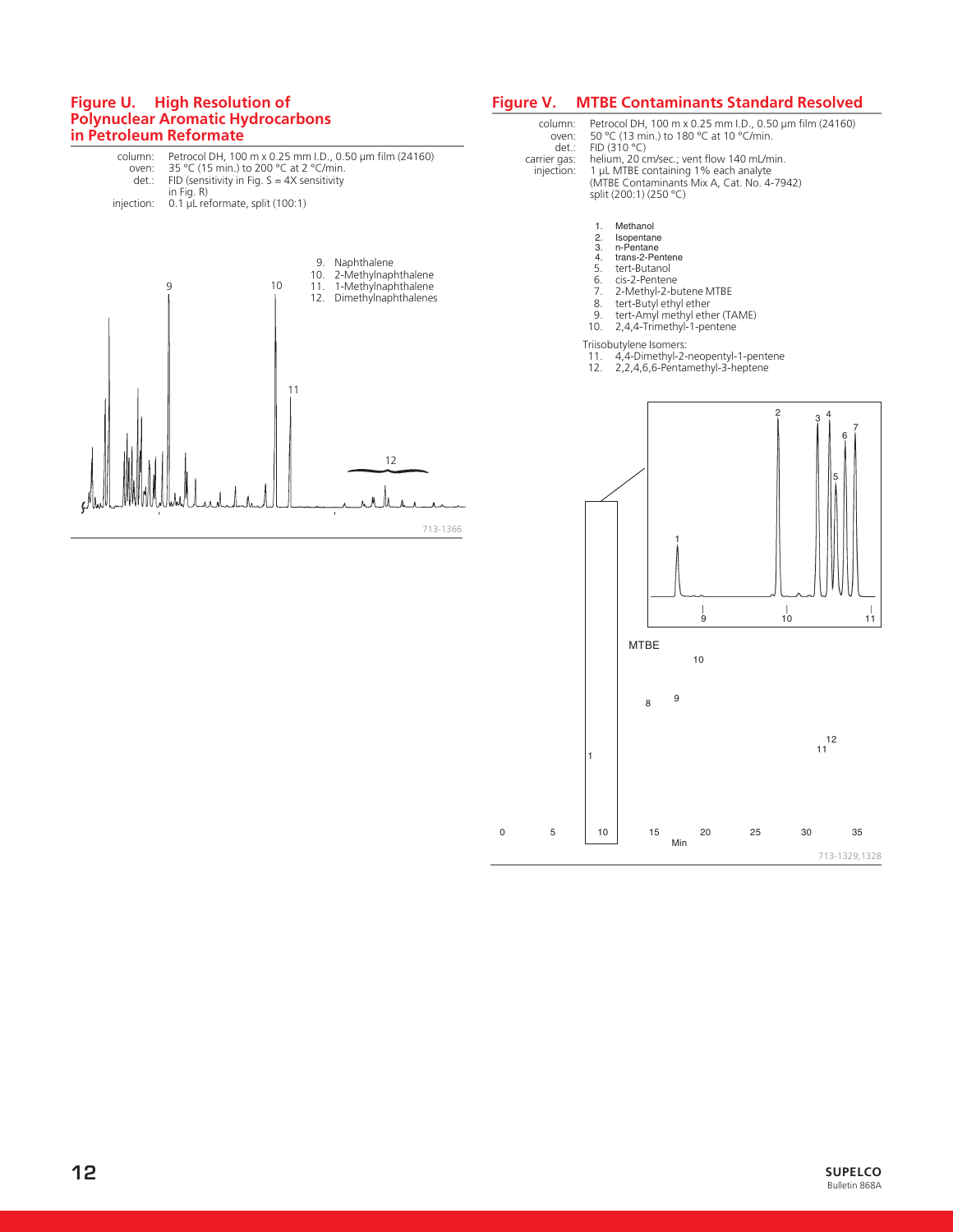

## **Figure W. Detailed Analysis of Gasoline, Using Ambient Initial Temperature**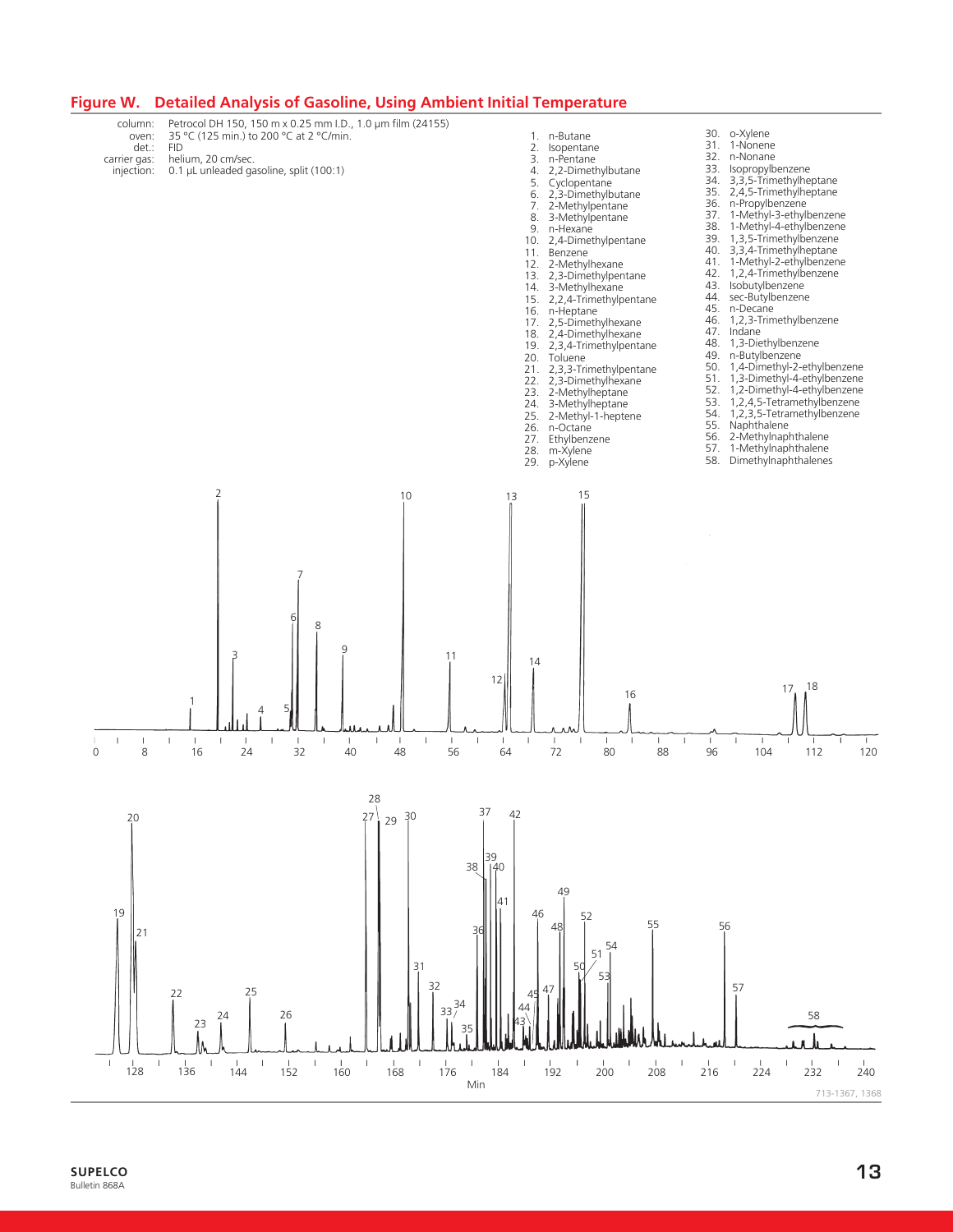#### **Figure X. Xylene Isomers, Using Isothermal Temperature**



#### **Figure Y. Gaseous and Liquid Hydrocarbons Resolved**

- column: Petrocol DH 150, 150 m x 0.25 mm I.D , 1.0 µm film (24155) oven: 35 °C 35 °C<br>FID
- det.:<br>:carrier gas
- helium, 20 cm/sec. injection: 25 µL natural or liquified petroleum gas, split (100:1)



#### **Figure Z. Light n-Paraffins and 1-Olefins, Using Ambient Initial Temperature**



#### **Figure AA. Oxygenated Compounds in a C4 Gas Stream, Using Ambient Isothermal Temperature**

|       | column: Petrocol DH 150, 150 m x 0.25 mm I.D., 1.0 um film (24155) |
|-------|--------------------------------------------------------------------|
|       | oven: $25 °C$                                                      |
| det.: | - FID                                                              |
|       | carrier gas: helium, 20 cm/sec.                                    |
|       | injection: 50 µL nitrogen (0.1-2% each analyte), split (100:1)     |

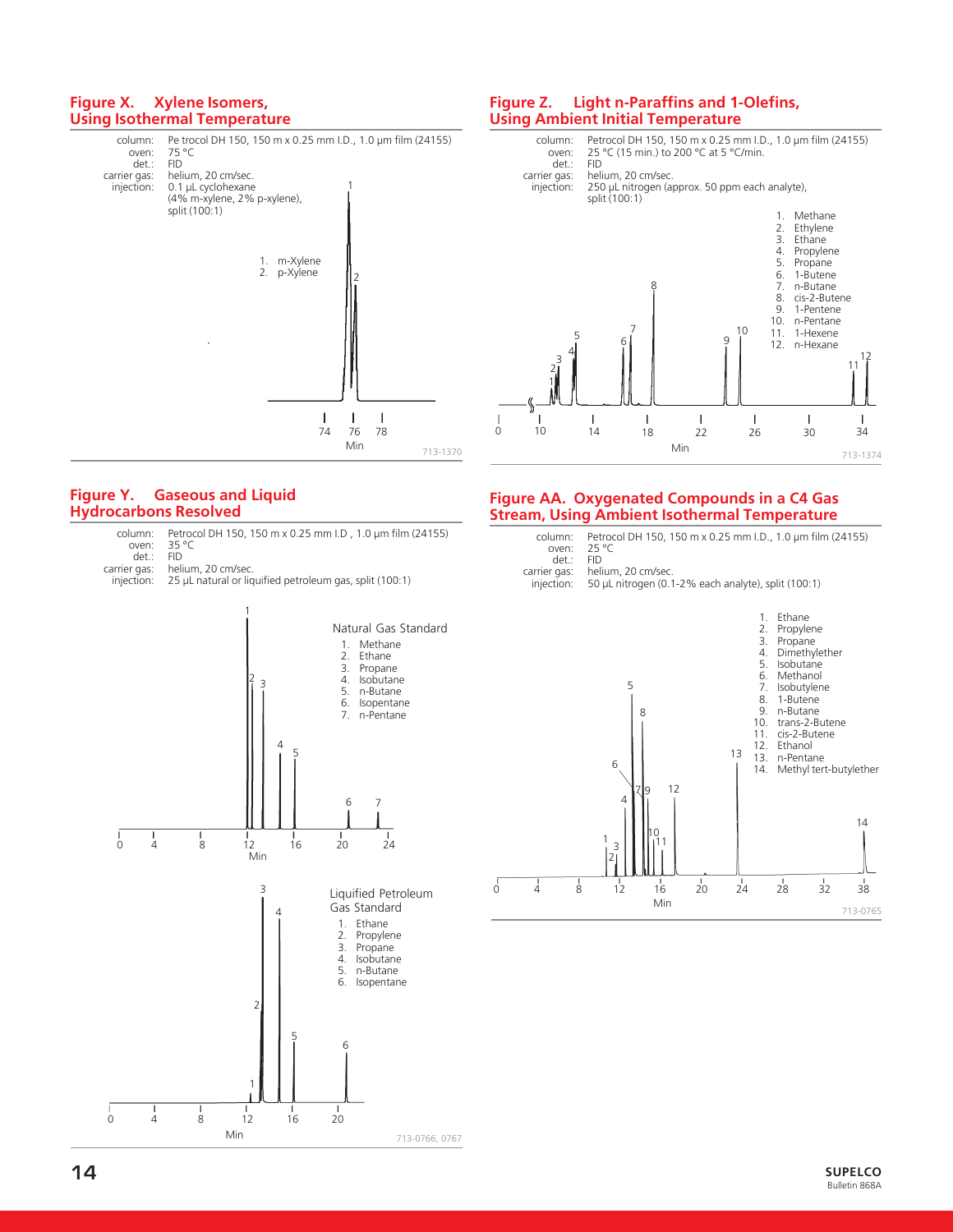#### **Figure AB. Light Hydrocarbons, Using Moderately Subambient Initial Temperature**



#### **Figure AC. C1-C3 Hydrocarbons**





#### **Ordering Information:**

| <b>Description</b>                                                            | Cat. No. |
|-------------------------------------------------------------------------------|----------|
| <b>Capillary Columns for</b><br><b>Detailed Hydrocarbon Analyses</b>          |          |
| SPB-1 Wide Bore Column                                                        |          |
| 60 m x 0.75 mm I.D. glass, 1.0 $\mu$ m film                                   | custom   |
| SP-2100 Column                                                                |          |
| 30 m x 0.25 mm I.D., fused silica, 0.25 $\mu$ m film                          | custom   |
| SUPELCOWAX 10 Column                                                          |          |
| 30 m x 0.20 mm I.D. fused silica, 0.20 $\mu$ m film                           | 24169    |
| Petrocol DH 50.2 Column<br>50 m x 0.20 mm I.D. fused silica, 0.50 µm film     | 24133-U  |
| Petrocol DH Column                                                            |          |
| 100 m x 0.25 mm I.D. fused silica, 0.50 $\mu$ m film                          | 24160-U  |
| Petrocol DH 150 Column<br>150 m x 0.25 mm I.D. fused silica, 1.0 $\mu$ m film | 24155    |
| SPB-Octyl Column<br>60 m x 0.25 mm I.D. fused silica, 1.0 $\mu$ m film        | 24233-U  |
|                                                                               |          |

Fused silica capillary columns manufactured under HP US Pat. No. 4, 293,415.

#### **Test Mixes**

| Polar Test Mix, 2 mL                           | 47302   |
|------------------------------------------------|---------|
| For evaluating performance of SUPELCOWAX 10    |         |
| capillary columns                              |         |
| Nonpolar Test Mix, 2 mL                        | 47300-U |
| For evaluating performance of Petrocol DH 50.2 |         |
| (50-meter) and Petrocol DH 150 (150-meter)     |         |
| capillary columns                              |         |

#### **Petrochemical Standards for Hydrocarbon Analyses**

n-Paraffin Standards

For determining retention indices.

| Neat, total 500 mg                                                    |       |
|-----------------------------------------------------------------------|-------|
| C5, C6, C7, C8                                                        | 47100 |
| C7, C8, C9, C10                                                       | 47101 |
| C <sub>10</sub> , C <sub>12</sub> , C <sub>14</sub> , C <sub>16</sub> | 47102 |
|                                                                       |       |

| Mixes, total 250 mg/5 mL n-octane                                     |       |
|-----------------------------------------------------------------------|-------|
| C <sub>18</sub> , C <sub>20</sub> , C <sub>22</sub> , C <sub>24</sub> | 47108 |
| C <sub>22</sub> , C <sub>24</sub> , C <sub>28</sub> , C <sub>32</sub> | 47106 |
| C24, C28, C32, C36                                                    | 47107 |
|                                                                       |       |

#### **Qualitative Reference Standards**

| 48265-U |
|---------|
| 48266   |
| 48267-U |
| 48268   |
|         |